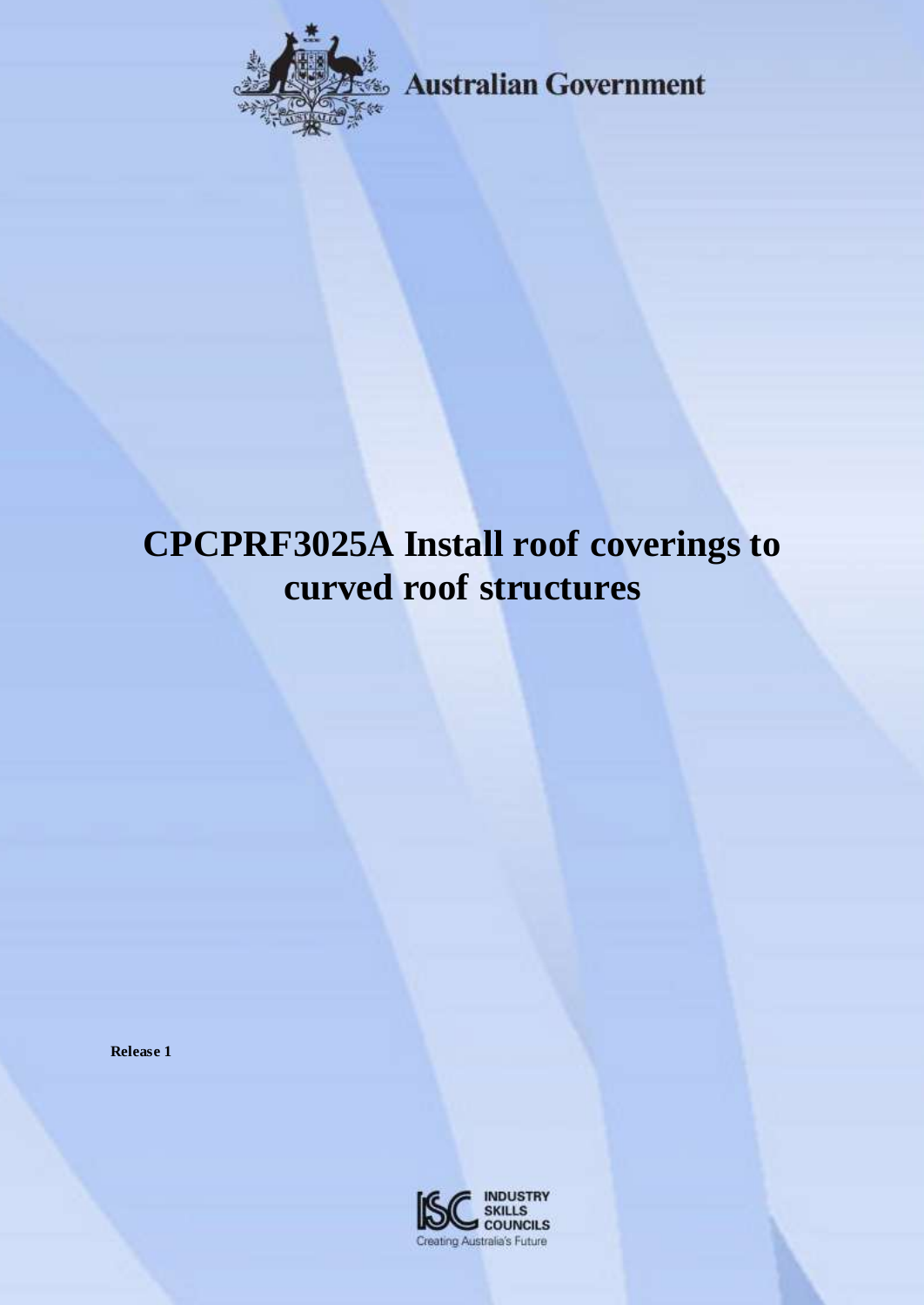#### **CPCPRF3025A Install roof coverings to curved roof structures**

#### **Modification History**

Prerequisite unit changed Minor changes throughout the unit Not equivalent to CPCPRF3015A

## **Unit Descriptor**

This unit of competency specifies the outcomes required to set out and install roofing to hyperbolic, paraboloid, barrel vault roof, curved roof and bull-nosed roof structures.

## **Application of the Unit**

Site location for work application may be either domestic or commercial and may be a new work site or an existing structure being renovated, extended, restored or maintained.

#### **Licensing/Regulatory Information**

In some jurisdictions, this unit of competency may form part of accreditation, licensing, legislative, regulatory or certification requirements.

# **Pre-Requisites**

CPCPCM2043A Carry out WHS requirements

#### **Employability Skills Information**

This unit contains employability skills.

#### **Elements and Performance Criteria Pre-Content**

Elements describe the essential outcomes of a unit of competency.

Performance criteria describe the required performance needed to demonstrate achievement of the element. Where *bold italicised* text is used, further information is detailed in the required skills and knowledge and/or the range statement. Assessment of performance is to be consistent with the evidence guide.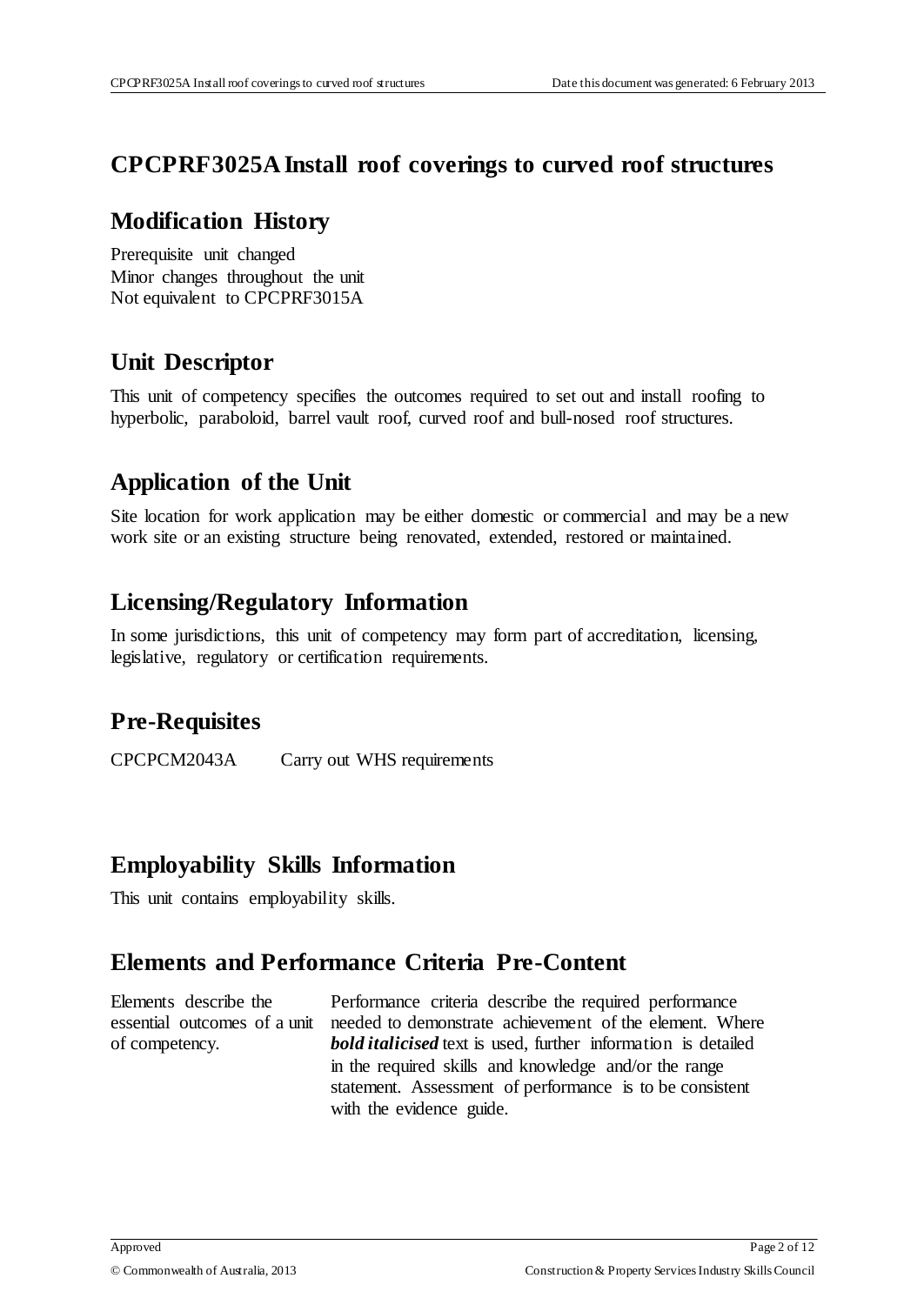# **Elements and Performance Criteria**

| $\mathbf{1}$   | Prepare for<br>work.                                    | 1.1 | Plans and specifications are obtained and confirmed by<br>site inspection.                                                                                                                                                                                                   |
|----------------|---------------------------------------------------------|-----|------------------------------------------------------------------------------------------------------------------------------------------------------------------------------------------------------------------------------------------------------------------------------|
|                |                                                         | 1.2 | Work health and safety (WHS) and environmental<br><i>requirements</i> installing curved roof structures are<br>adhered to throughout the work.                                                                                                                               |
|                |                                                         | 1.3 | Quality assurance requirements are identified and<br>adhered to according to workplace requirements.                                                                                                                                                                         |
|                |                                                         | 1.4 | Tasks are planned and sequenced in conjunction with<br>others involved in or affected by the work and <i>statutory</i><br>and regulatory authorities' requirements.                                                                                                          |
|                |                                                         | 1.5 | <b>Tools and equipment</b> , including personal protective<br>equipment, are selected and checked for serviceability.                                                                                                                                                        |
|                |                                                         | 1.6 | Work area is prepared to support efficient installation of<br>roof coverings to curved roof structures.                                                                                                                                                                      |
| $\overline{2}$ | <b>Identify</b><br><b>installation</b><br>requirements. | 2.1 | Quantity and type of manufactured roof covering, and<br>fittings and equipment required, are calculated from<br>design drawings and specifications in compliance with<br>relevant Australian standards, local authorities'<br>requirements and relevant <i>information</i> . |
|                |                                                         | 2.2 | Proposed sealant, fixing materials, roofing and flashing<br>materials are selected and checked for compatibility.                                                                                                                                                            |
|                |                                                         | 2.3 | <b>Materials</b> and equipment are identified, ordered and<br>collected according to workplace procedures.                                                                                                                                                                   |
|                |                                                         | 2.4 | Materials and equipment are checked for compliance<br>with docket and order form and for acceptable condition,<br>and <i>faults</i> are reported.                                                                                                                            |
|                |                                                         | 2.5 | Sustainability principles and concepts are observed<br>when preparing for and undertaking work process.                                                                                                                                                                      |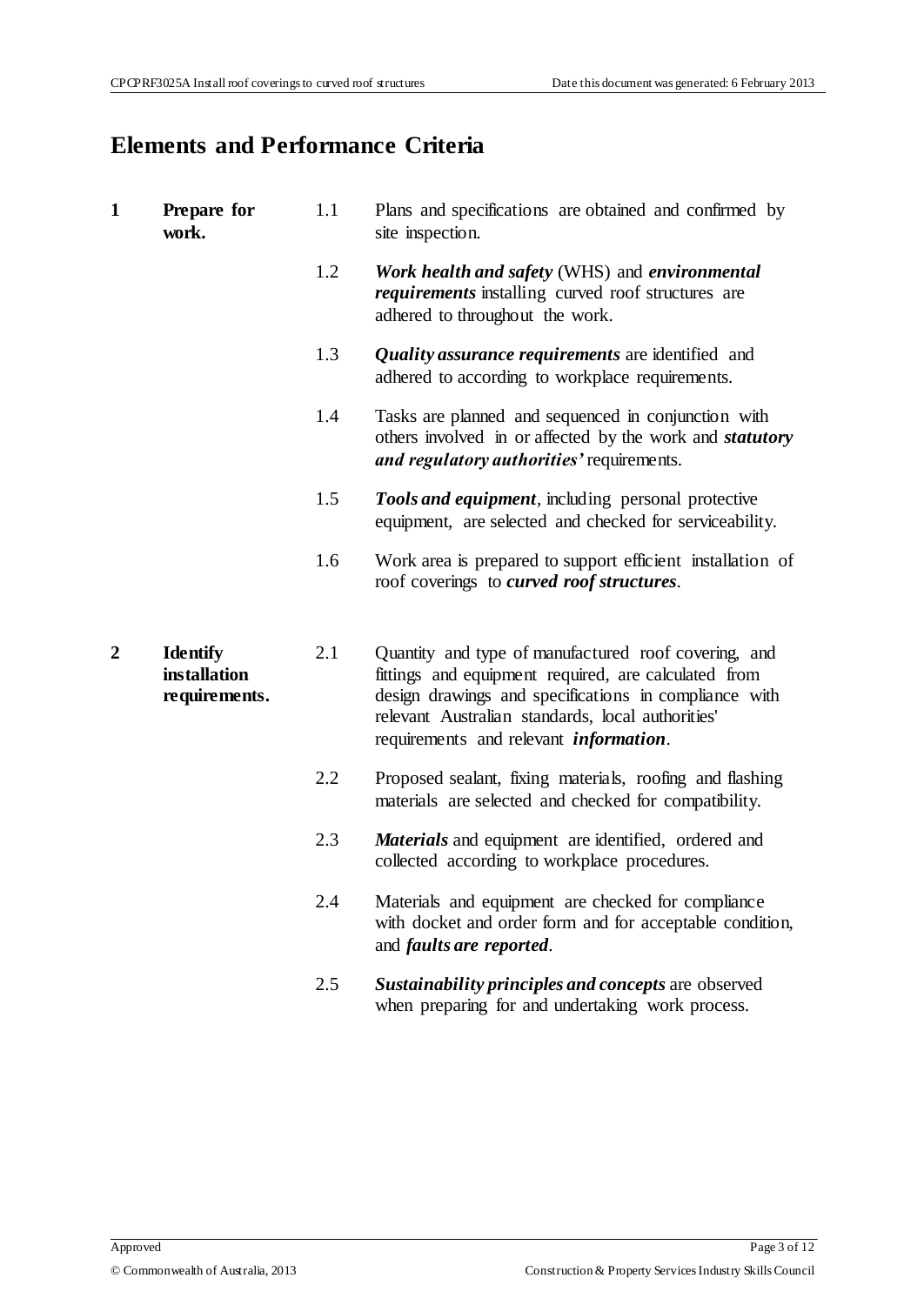| 3 | Install roof<br>coverings. | 3.1 | Safety mesh and thermal insulation are fixed according<br>to relevant Australian standards, job specification and<br>manufacturer requirements.          |
|---|----------------------------|-----|----------------------------------------------------------------------------------------------------------------------------------------------------------|
|   |                            | 3.2 | Sheets are marked and trimmed prior to fixing and cut<br>edges are treated according to manufacturer<br>specifications.                                  |
|   |                            | 3.3 | Roof covering is installed according to manufacturer<br>specifications.                                                                                  |
|   |                            | 3.4 | Roof covering is performance tested and remedied.                                                                                                        |
| 4 | Clean up.                  | 4.1 | Work area is cleared and materials disposed of, reused<br>or recycled according to legislation, regulations, codes<br>of practice and job specification. |
|   |                            | 4.2 | Tools and equipment are cleaned, checked, maintained<br>and stored according to manufacturer recommendations<br>and workplace procedures.                |
|   |                            | 4.3 | Documentation is completed according to workplace<br>requirements.                                                                                       |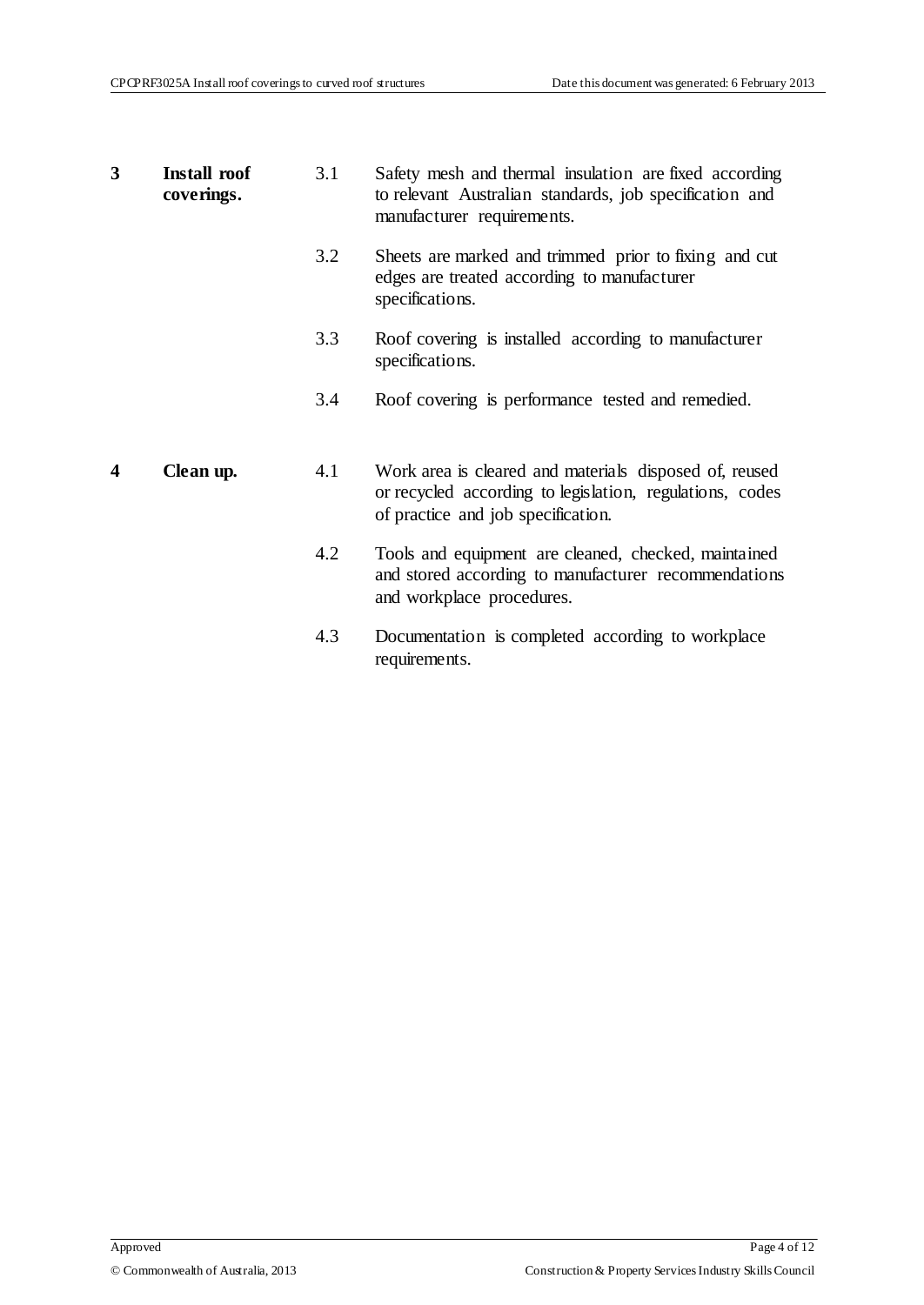#### **Required Skills and Knowledge**

This section describes the skills and knowledge required for this unit.

#### **Required skills**

- communication skills to:
	- access information
	- determine requirements
	- enable clear and direct communication, using questioning to identify and confirm requirements, share information, listen and understand
	- follow instructions
	- report faults
	- use language and concepts appropriate to cultural differences
	- use and interpret non-verbal communication, such as hand signals
- initiative and enterprise skills to identify and accurately report to appropriate personnel any faults in tools, equipment or materials
- literacy skills to:
	- complete workplace documentation
	- read and interpret:
		- documentation from a variety of sources
		- plans and specifications
- numeracy skills to apply measurements and calculations
- planning and organising skills to:
	- plan and sequence tasks with others
	- plan and set out work
- teamwork skills to work with others to action tasks and relate to people from a range of cultural and ethnic backgrounds and with varying physical and mental abilities
- technology skills to:
	- access and understand site-specific instructions in a variety of media
	- use mobile communication technology

#### **Required knowledge**

- capillary action, thermal expansion and fabrication techniques to prevent leaking installations
- corrosion prevention treatment requirements of cut sheets
- electrolysis and problems associated with the use of dissimilar metals
- job safety analysis (JSA) and safe work method statements (SWMS)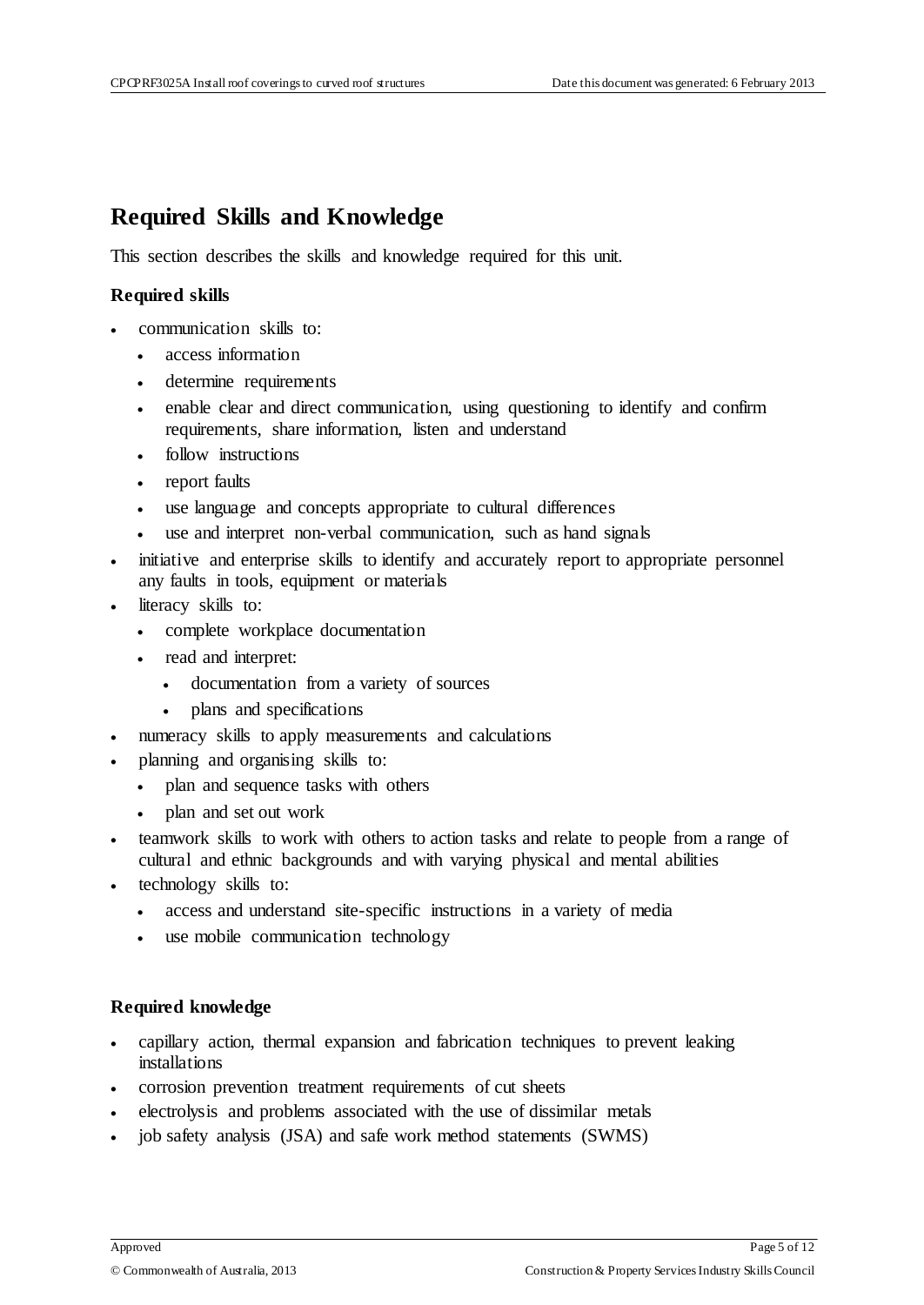- processes of fixing covering to curved roof structures
- relevant WHS regulations and fall protection codes and requirements
- relevant statutory requirements related to installing roof coverings to curved roof structures
- SI system of measurement
- types of fasteners, fixings and sealants and their application to the installation of roof coverings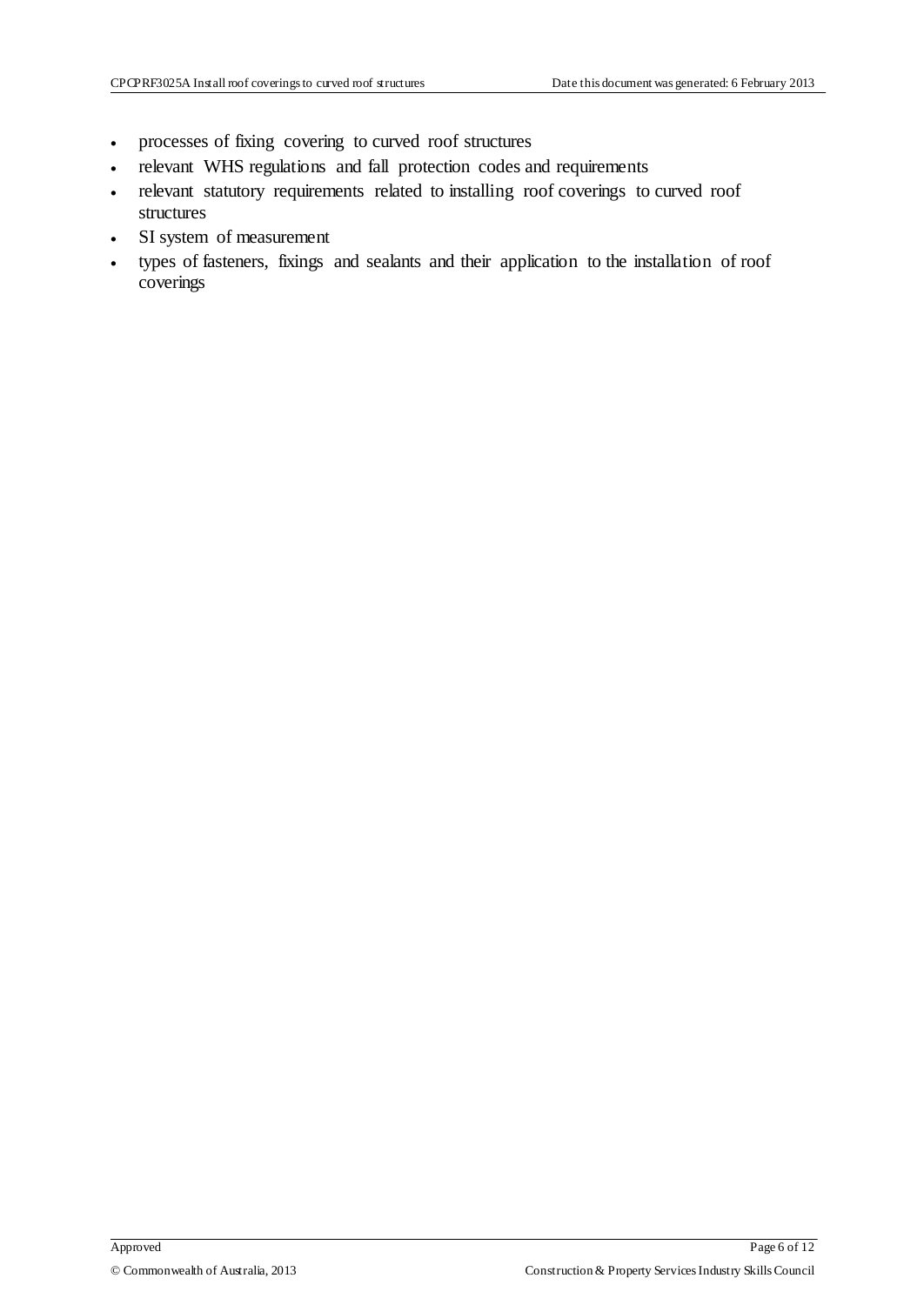#### **Evidence Guide**

The evidence guide provides advice on assessment and must be read in conjunction with the performance criteria, required skills and knowledge, range statement and the Assessment Guidelines for the Training Package.

| <b>Overview of assessment</b>                                                                         | This unit of competency could be assessed in the<br>workplace or a close simulation of the workplace<br>environment providing that simulated or project-based<br>assessment techniques fully replicate plumbing and<br>services workplace conditions, materials, activities,<br>responsibilities and procedures.                                                                                                                                                                                                                                                                                                                                                                                                   |
|-------------------------------------------------------------------------------------------------------|--------------------------------------------------------------------------------------------------------------------------------------------------------------------------------------------------------------------------------------------------------------------------------------------------------------------------------------------------------------------------------------------------------------------------------------------------------------------------------------------------------------------------------------------------------------------------------------------------------------------------------------------------------------------------------------------------------------------|
| Critical aspects for assessment<br>and evidence required to<br>demonstrate competency in this<br>unit | A person who demonstrates competency in this unit<br>must be able to provide evidence of:<br>locating, interpreting and applying relevant<br>$\bullet$<br>information, relevant Australian standards and<br>specifications to determine requirements, and plan<br>the layout and installation of roof coverings to<br>curved roof structures<br>applying safety requirements throughout the work<br>$\bullet$<br>sequence, including electrical safety requirements<br>and the use of personal protective clothing and<br>equipment<br>given the plans and specifications, calculating the<br>$\bullet$<br>requirements and installing the roof covering to a<br>bull-nose or curved roof structure, incorporating |

one internal and one external corner, ensuring:

- application of sustainability principles and concepts
- correct identification of requirements and details of proposed installation
- covering fits the structure
- correct selection and use of appropriate processes, tools and equipment
- completing all work to specification
- compliance with regulations, relevant Australian standards and organisational quality procedures and processes
- communicating and working effectively and safely with others.

**Context of and specific resources** This competency is to be assessed using standard and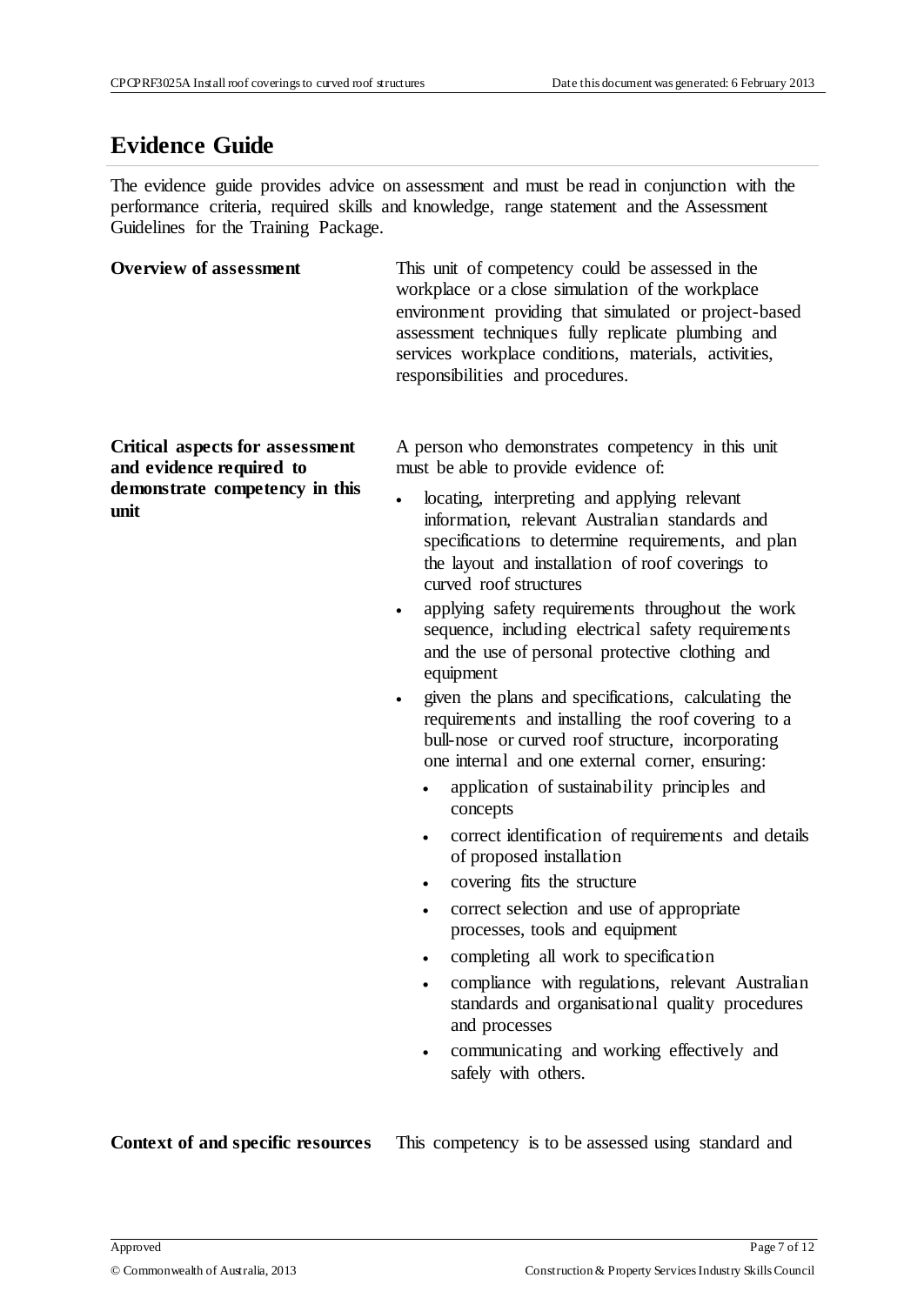| for assessment              | authorised work practices, safety requirements and<br>environmental constraints.                                                                                                                                                                        |
|-----------------------------|---------------------------------------------------------------------------------------------------------------------------------------------------------------------------------------------------------------------------------------------------------|
|                             | Assessment of essential underpinning knowledge will<br>usually be conducted in an off-site context.                                                                                                                                                     |
|                             | Assessment is to comply with relevant regulatory or<br>Australian standards' requirements.                                                                                                                                                              |
|                             | Resource implications for assessment include:                                                                                                                                                                                                           |
|                             | an induction procedure and requirement<br>$\bullet$<br>realistic tasks or simulated tasks covering the<br>minimum task requirements                                                                                                                     |
|                             | relevant specifications and work instructions<br>tools and equipment appropriate to applying safe<br>work practices                                                                                                                                     |
|                             | support materials appropriate to activity                                                                                                                                                                                                               |
|                             | workplace instructions relating to safe working<br>practices and addressing hazards and emergencies                                                                                                                                                     |
|                             | material safety data sheets<br>research resources, including industry-related<br>systems information.                                                                                                                                                   |
|                             | Reasonable adjustments for people with disabilities<br>must be made to assessment processes where required.<br>This could include access to modified equipment and<br>other physical resources, and the provision of<br>appropriate assessment support. |
| <b>Method of assessment</b> | Assessment methods must:                                                                                                                                                                                                                                |
|                             | satisfy the endorsed Assessment Guidelines of the<br>Construction, Plumbing and Services Training<br>Package                                                                                                                                            |
|                             | include direct observation of tasks in real or<br>simulated work conditions, with questioning to<br>confirm the ability to consistently identify and<br>correctly interpret the essential underpinning<br>knowledge required for practical application  |
|                             | reinforce the integration of employability skills<br>$\bullet$<br>with workplace tasks and job roles                                                                                                                                                    |
|                             | confirm that competency is verified and able to be<br>$\bullet$<br>transferred to other circumstances and<br>environments.                                                                                                                              |

Validity and sufficiency of evidence requires that:

 competency will need to be demonstrated over a period of time reflecting the scope of the role and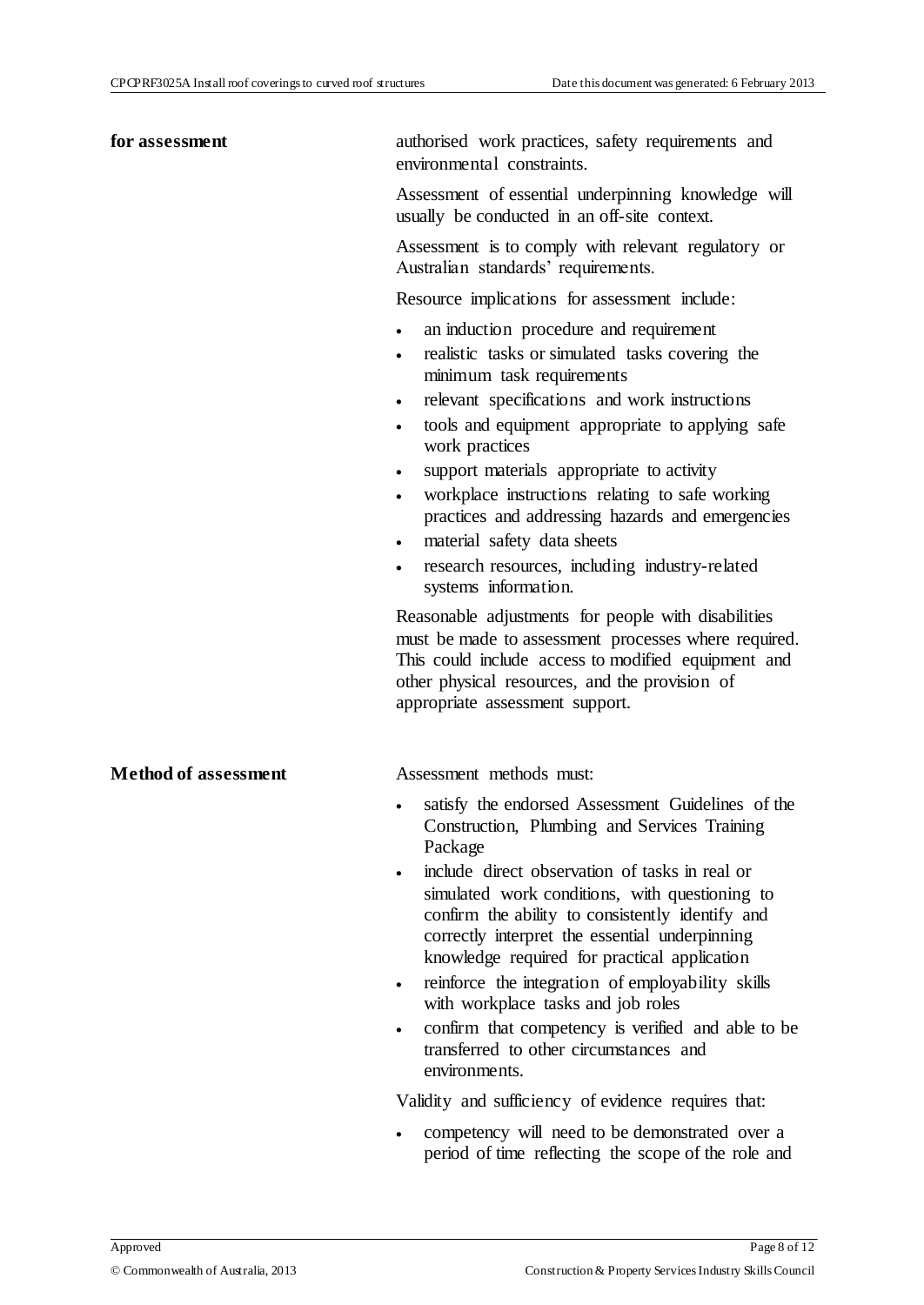the practical requirements of the workplace

- where the assessment is part of a structured learning experience the evidence collected must relate to a number of performances assessed at different points in time and separated by further learning and practice, with a decision on competency only taken at the point when the assessor has complete confidence in the person's demonstrated ability and applied knowledge
- all assessment that is part of a structured learning experience must include a combination of direct, indirect and supplementary evidence.

Assessment processes and techniques should as far as is practical take into account the language, literacy and numeracy capacity of the candidate in relation to the competency being assessed.

Supplementary evidence of competency may be obtained from relevant authenticated documentation from third parties, such as existing supervisors, team leaders or specialist training staff.

#### **Range Statement**

The range statement relates to the unit of competency as a whole. It allows for different work environments and situations that may affect performance. *Bold italicised* wording, if used in the performance criteria, is detailed below. Essential operating conditions that may be present with training and assessment (depending on the work situation, needs of the candidate, accessibility of the item, and local industry and regional contexts) may also be included.

*Work health and safety* is to be according to commonwealth, state and territory legislation and regulations and may include:

- handling of materials
- hazard control
- personal protective clothing and equipment prescribed under legislation, regulations and workplace policies and practices
- safe operating procedures, including recognising and preventing hazards associated with:
	- electricity
	- hazardous materials and substances
	- service lines
	- surrounding structures and facilities
	- trip hazards
	- use of tools and equipment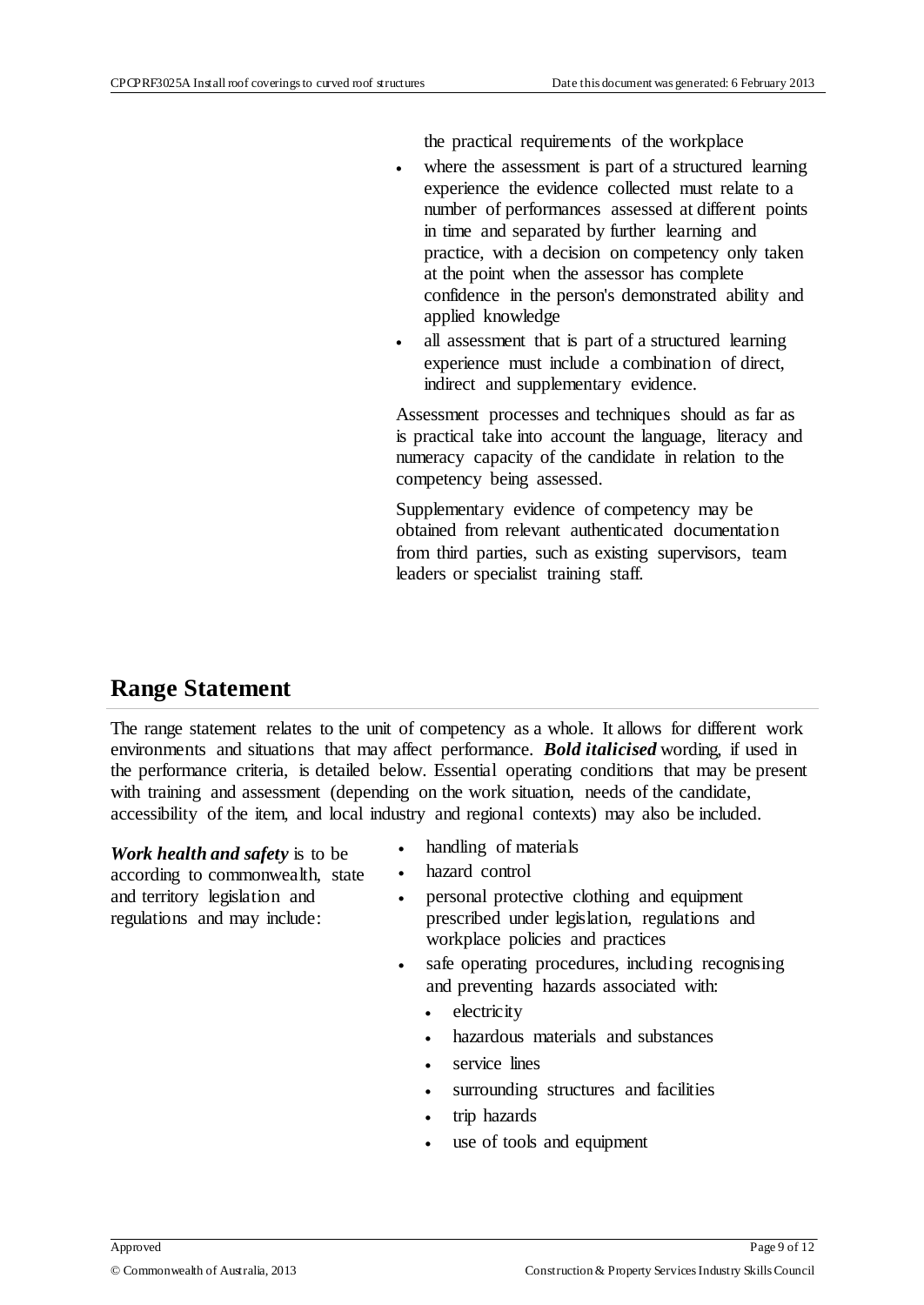|                                                                                         | work site visitors and the public<br>working at heights<br>working in proximity to others<br>use of firefighting equipment<br>use of first aid equipment<br>workplace environment and safety.<br>$\bullet$                                                                                            |
|-----------------------------------------------------------------------------------------|-------------------------------------------------------------------------------------------------------------------------------------------------------------------------------------------------------------------------------------------------------------------------------------------------------|
| <b>Environmental requirements cover</b><br>water quality management and may<br>include: | clean-up protection<br>stormwater protection<br>waste management.                                                                                                                                                                                                                                     |
| Quality assurance requirements<br>may include:                                          | environment policy<br>Environment Protection Authority (EPA)<br>$\bullet$<br>internal company quality assurance policy and risk<br>management strategy<br>International Standards Organisation<br>site safety plan<br>$\bullet$<br>workplace operations and procedures.                               |
| Statutory and regulatory authorities .<br>include:                                      | commonwealth, state or territory, and local<br>authorities administering applicable Acts,<br>regulations and codes of practice.                                                                                                                                                                       |
| Tools and equipment may include:                                                        | cranes<br>fall protection equipment<br>hand and power tools<br>ladders<br>levelling equipment<br>lifting and load shifting equipment, including:<br>chain blocks<br>elevated work platforms<br>forklifts<br>hand trolleys<br>hoists<br>restricted height scaffolds<br>rollers<br>measuring equipment. |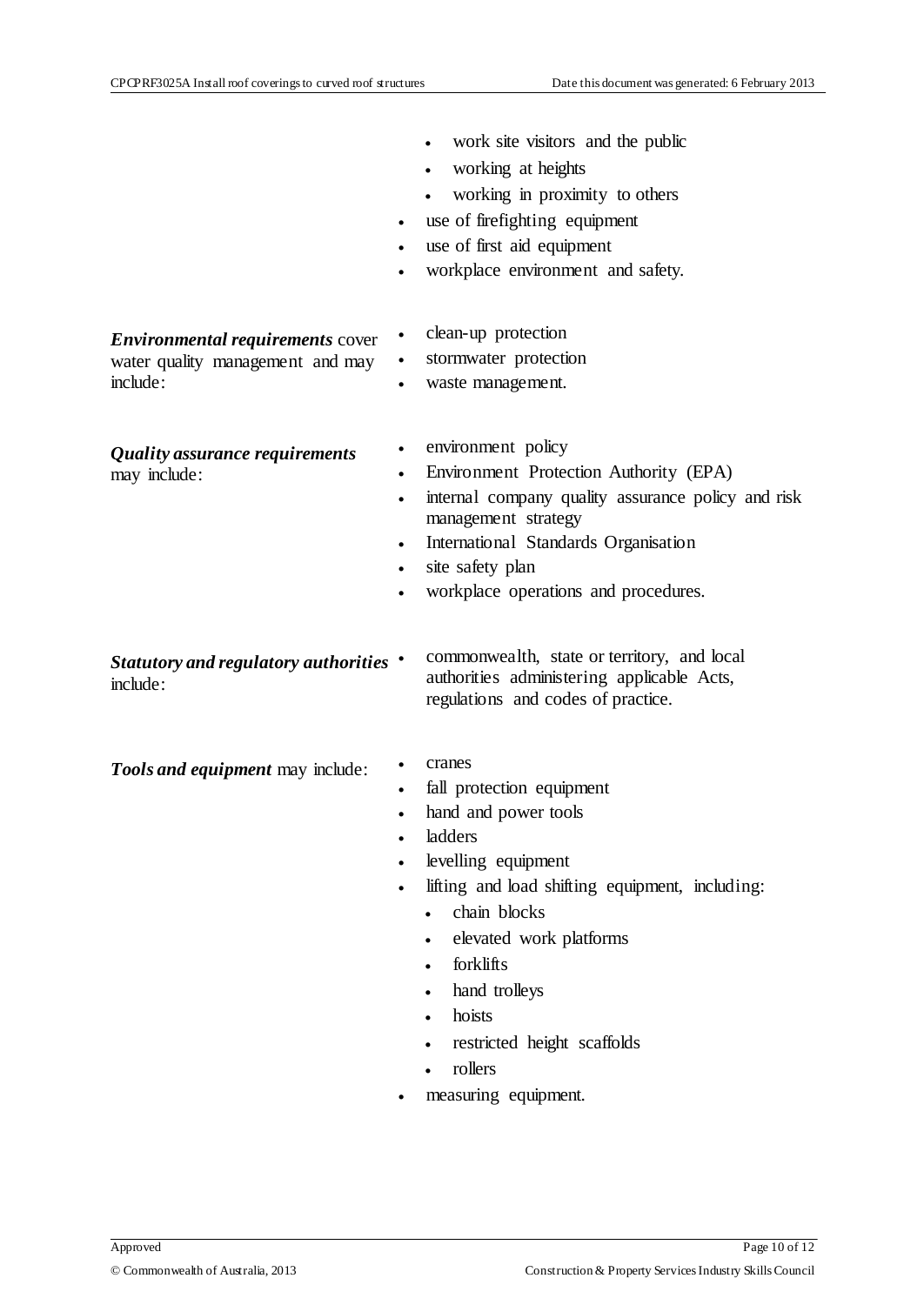**Curved roof structure** may be: **barrel shaped** 

- 
- concave
- convex
- hyperbolic
- paraboloid.

- *Information* may include: <br>
charts and hand drawings
	- instructions issued by authorised organisational or external personnel
	- manufacturer specifications and instructions
	- material safety data sheets (MSDS)
		- memos
	- organisation work specifications and requirements
	- plans and sketches
	- regulatory and legislative requirements, particularly those pertaining to:
		- building codes
		- WHS and environmental requirements
		- plumbing regulations
	- relevant Australian standards
	- safe work procedures relating to installing roof coverings to curved roof structures
	- signage
	- verbal, written and graphical instructions
	- work bulletins
	- work schedules, plans and specifications.
	- blanket and batt types
	- curved metal roof covers of concealed or pierce fixed types
	- metal rain water goods
	- metal self drilling and tapping screws
	- plastic building sheets for walls and roofs
	- rivets and sealants
	- thermal insulation of reflective foil laminate
	- other approved materials.
		- may be written or verbal
	- is to be according to organisational workplace procedures.

*Fault reporting*:

include:

*Materials* for installing roof coverings to curved roofs may